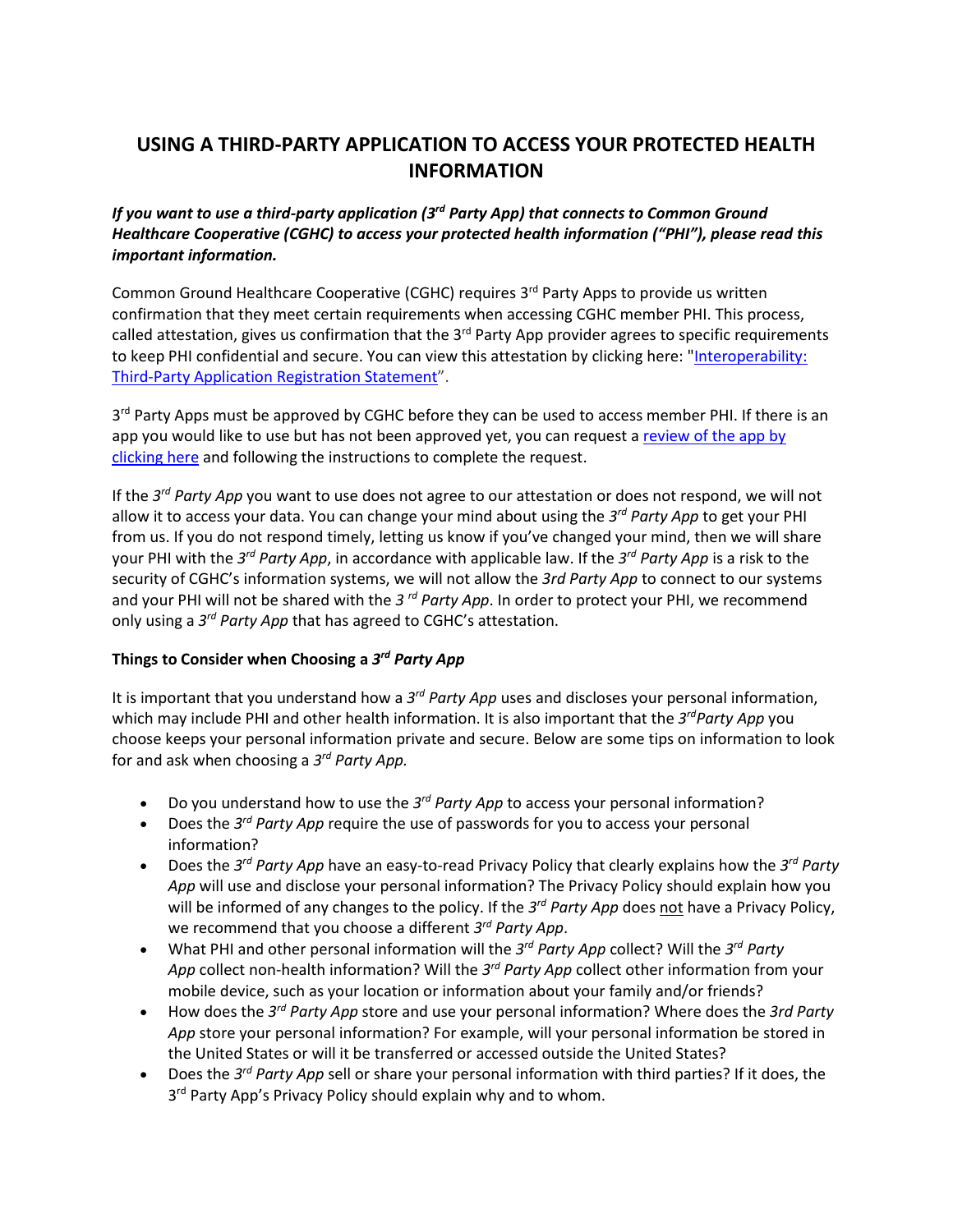- Can you limit how the *3rd Party App* uses and discloses your personal information?
- Does the *3rd Party App* have reasonable and appropriate security measures to protect your personal information?
- Does the *3rd Party App* have a clear and easy-to-understand process to handle user complaints?
- If you no longer want to use the *3rd Party App* or if you no longer want the *3rd Party App* to have access your to your PHI, is there a clear and easy process to terminate the *3rd Party App's* access to your PHI and other personal information?
- Does the *3rd Party App* have a policy for deleting your PHI and other personal information once you terminate the *3rd Party App's* access?

Your health information is very sensitive information, and you should understand how *3rd Party Apps* protect the privacy and security of your health information.

# **Your Privacy Rights**

As a healthcare consumer, you have privacy rights that are protected under law. The federal law that gives you these protections is called the Health Insurance Portability and Accountability Act (HIPAA). The U.S. Department of Health and Human Services (HHS) Office for Civil Rights (OCR) enforces HIPAA. HIPAA generally applies to covered entities that include health plans and health care providers, and "business associates" that provide service to those plans and providers. You can find more information about HIPAA at:

- [HHS Guidance for Consumers](https://www.hhs.gov/hipaa/for-individuals/index.html)
- **HHS FAQS**

To learn more about filing a complaint with OCR under HIPAA, please visit [HHS Complaints.](https://www.hhs.gov/hipaa/filing-a-complaint/index.html)

It is important to understand that many *3rd Party Apps* are not covered by HIPAA, particularly those that are offered directly to you as an individual, rather than through a health plan or provider. This means your health information will not be subject to the same privacy and security protections that health plans and providers must adhere to. *3rd Party Apps* are regulated by the Federal Trade Commission (FTC) and the protections provided by the FTC Act; however, if the *3rd Party App* is located outside the United States, the FTC may not able to fully protect your information. You can find more information from the FTC about mobile *3rd Party App* privacy and security at [FTC Mobile Apps.](https://www.consumer.ftc.gov/articles/0018-understanding-mobile-apps) If you think a *3rd Party App* has misused or violated your privacy, you can file a complaint with the FTC using the FTC complaint assistance at [FTC Complaint Assistance.](https://www.ftccomplaintassistant.gov/&panel1-1#crnt)

# **Interoperability "Data Sharing" Education**

**Interoperability:** An easy way to access and share your health information with utmost security.

Interoperability means "Data Sharing" between the healthcare patient, the health insurance company, and software apps on smart cellphones or computers. Healthcare insurers must provide members an easy, standard, and secure method to access their health information from third-party apps.

Health insurers store the member information on computers. As patients move around from healthcare provider to provider, or for other healthcare uses, their health information must be available with ease of access.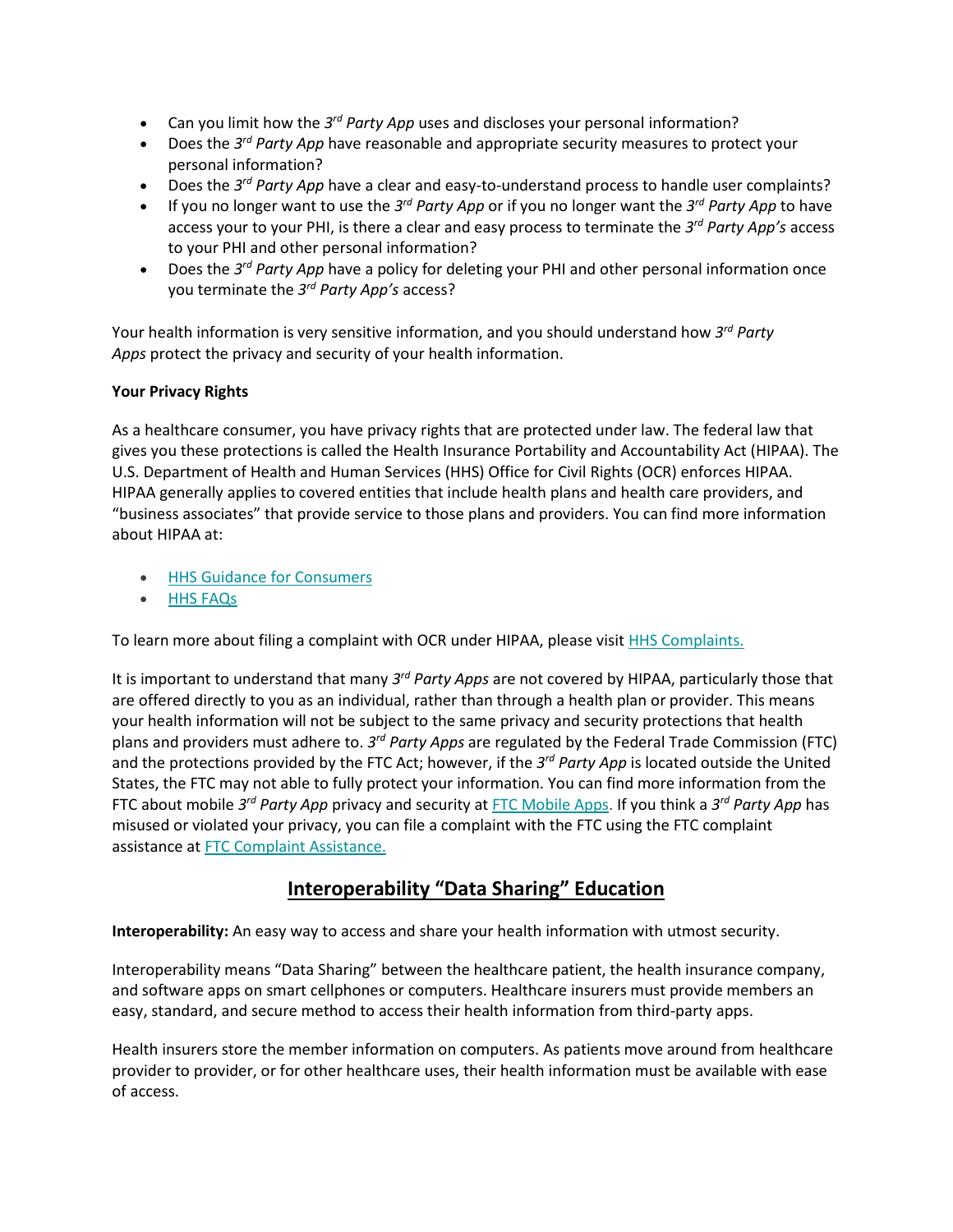### **Significance of Interoperability:**

- US federal Government required patient's rights
- Members can easy access to their health information with security standards.
- Caregiver can access to their patient's information, and parents can access their dependents health information
- Data Integrity across health systems.
- Allows for improved quality healthcare services

It depicts data sharing between Member, insurer, Member App, providers (Doctor, Hospital, Personal trainer, Nutritionist, and LAB)

# **Frequently Asked Questions**

**What is Interoperability?** Interoperability is an easy way to exchange, access and integrate Health information (Electronic Health Records (EHR)/Personal Health Record (PHR) and/or encounters) across systems securely. The access can be within any health system, and your app can access the insurers' system to receive your health Information.

# **Why Interoperability?**

Common Ground Healthcare Cooperative (CGHC) is compliant with the federal government regulatory guidelines, which has a roadmap to take the healthcare Industry to next level of health care management by easy and secure access to healthcare information. With easy access to your health information, you can receive quality healthcare service and outcomes by sharing information with the provider and using it for tracking personal health.

### **How to access Health Information?**

As a CGHC member, just follow below 3 steps to access your health information:

- Register with CGHC's Connected Health web portal
- Choose your preferred application available in the list
- Login to the application using the credentials established during registration and provide consent to access your health information.

### **What are all the health information member can access?**

As a valued CGHC member, you have access to below health information:

- Claims submitted by your provider
- Pharmacy subscription data

### **How current will the data in the Connected Health portal be?**

As per the CMS guideline, members can access their data 24 hours a day. CGHC will provide access to data within 48 hours of receiving information from providers. The time between office visit and info sent to CGHC varies by provider.